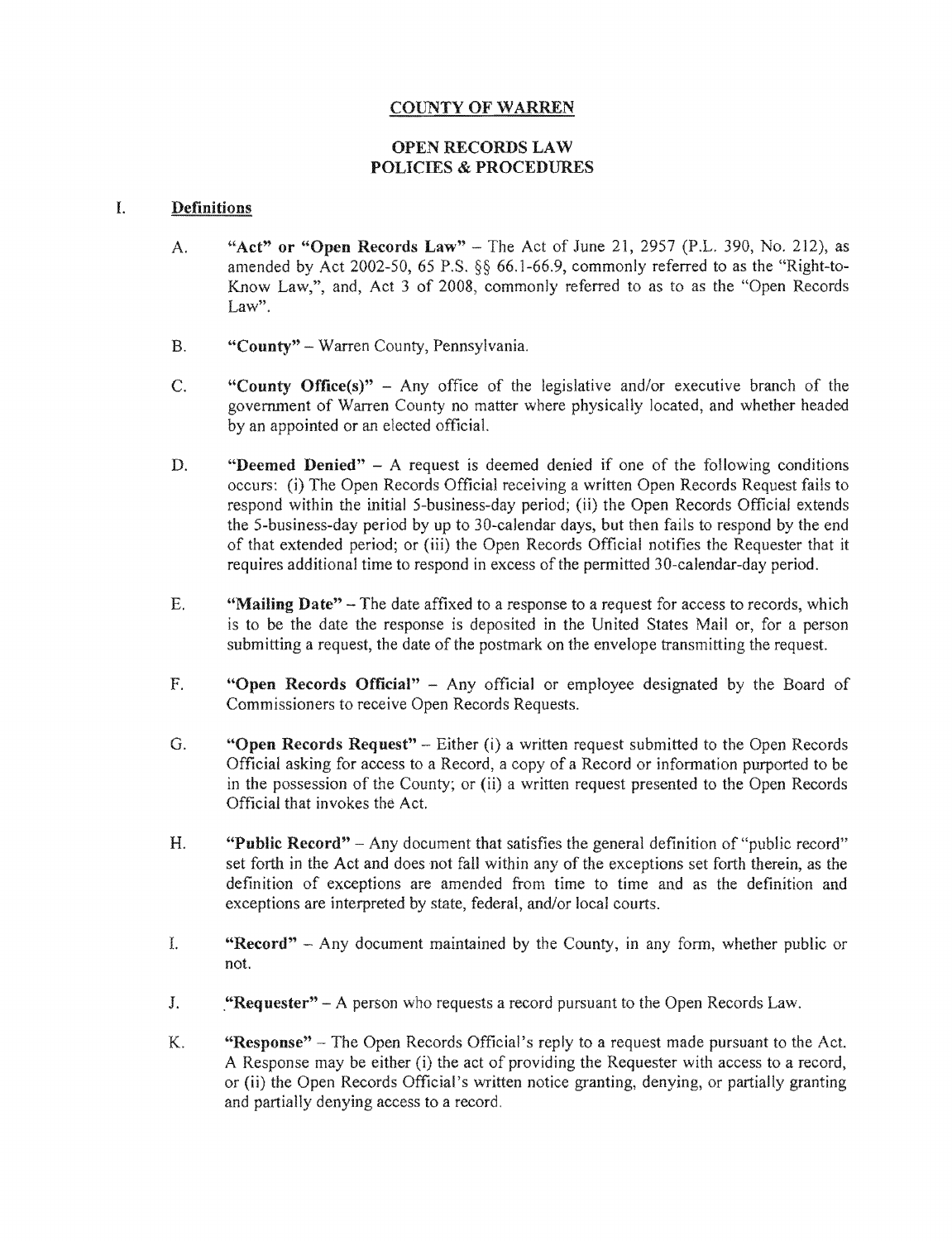L. "Solicitor" – Office of the County Solicitor for the County.

# II. **Functions**

A. Open Records Official – Pursuant to the Act, the Board of Commissioners shall designate an official or employee of the County as the County's Open Records Official responsible for receiving, tracking, and responding to Open Records Requests.

#### III. Procedure

- A. Requests -
	- (1) Oral Requests The Act does not require that the County respond to oral requests. Each County Office and the Open Records Official may refuse to accept any oral request.
	- $(2)$  **Anonymous Requests** The Act does not require that the County respond to Anonymous Requests. Each County Office and the Open Records Official shall refuse to accept any written request that does not identify the Requester.
	- $(3)$ Non-anonymous Written Requests – The Act requires that the County act upon each non-anonymous written request when such request is submitted in person, by mail, or by facsimile, or e-mail. Requests submitted by an electronic method (e-mail) or facsimile are permitted by Act.
		- $(i)$  Contents of a Request The Act sets forth various specifications for the contents of a written request. Thus, the request must include the name of the Requester and the address to which the County should address its Response. The request should identify or describe the Records sought with sufficient specificity to enable the County to ascertain which Records are being
		- $(i)$  **Reason for the Request**  $-$  The Act provides that the Requester need not include the reason for the request or the intended use of the Records. Therefore, the County shall not insist that such a statement be provided. nor shall it reject or refuse a request on the grounds that no such reason was given.
		- $(iii)$  **Forms** The County may create or adopt forms for use by Requesters in preparing written requests. As provided in the Act, the County will also accept the Office of Open Records Request Form published by the Commonwealth of Pennsylvania's of Open Records.
	- (4) Citizenship Requirement  $-$  The Act provides that the County provide a Requester with access to a Public Record if the Requester is a citizen of the United States. The County may require that the Requester produce photographic identification to determine proof of citizenship.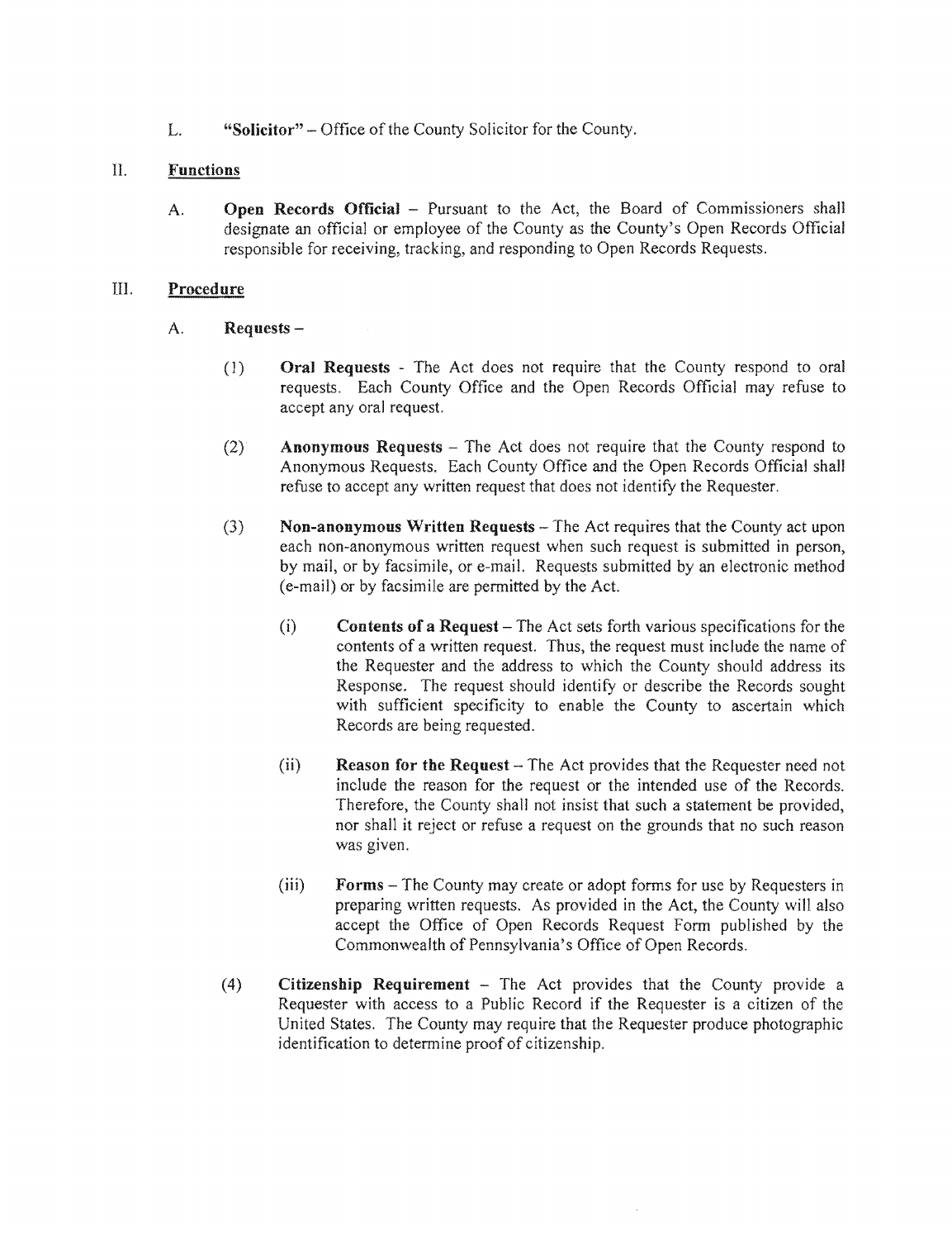# B. Submittal of Open Records Requests -

(1) All Open Records Requests are to be addressed to:

Open Records Official County of Warren 204 Fourth Ave. Warren, PA 16365 (814) 728-3402 (telephone) (814) 728-3479 (facsimile) pmatve@warren-county.net (e-mail)

The County shall post this information to its website and shall post it at a location that is publicly accessible.

(2) The five  $(5)$  business day period to respond does not begin until the County's Open Records Official has received a request. If an Open Records Request is submitted to a County Office or to an official or employee of the County other than the Open Records Official, the five  $(5)$  business day period has not yet begun.

#### $\overline{C}$ . County's Duty to Provide a Prompt Response to an Open Records Request

- (1) Five (5) business-day period Section 3.3(a) of the Act provides that, upon receipt of a written Open Records Request, the County must make a good faith effort to determine if the requested Record is a Public Record and to respond as promptly as possible under the circumstances existing at the time of the request, and that this time shall not exceed five  $(5)$  business days from the date the written request is received by the County's Open Records Official. The Act provides that either a final or an interim written response must be made within five  $(5)$ business days from the date that the Open Records Official received the request. If the Open Records Official fails to respond within that time period, the Open Records Request is deemed denied.
- (2)  $30$ -Calendar-Day Extension Period Although, in general, the Act and this Policy contemplate that Requesters will receive a Response within the five (5) business day period, it also provides the County with certain specific exceptions to invoke a single extension of time, which may not exceed 30 calendar days. If an extension is invoked and then there is no timely Response, the Open Records Request is Deemed Denied. Likewise, if the Open Records Official has notified the Requester that it needs more than the maximum of 30 days, the Request is Deemed Denied.

# D. Processing of Open Records Requests by the Open Records Official –

- (1) Upon receiving an Open Records Request, the Open Records Official shall, at a minimum, promptly complete the following tasks:
	- $(a)$ Date-stamp the Open Records Request.
	- (b) Assign a tracking number to the Open Records Request.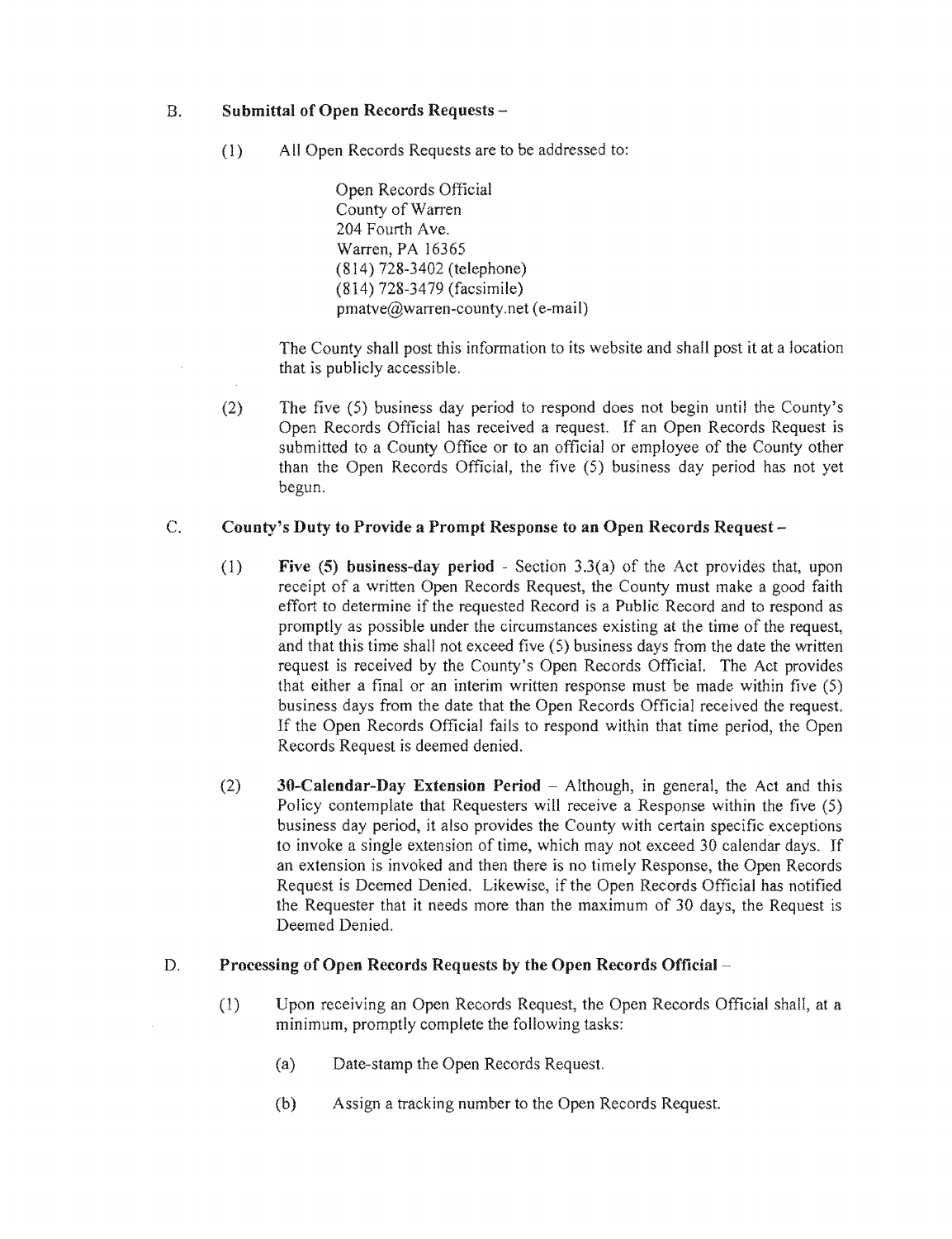- $(c)$  Compute the day on which the five  $(5)$  business day period will expire and make a notation of that date.
- (d) Make a paper copy of the Open Records Request, including all documents submitted with it and the envelope (if any) in which it was received.
- (e) Create an official file for the retention of the original Open Records Request.
- (f) Record the Open Records Request in the system used by the County for tracking Open Records Requests.
- $(2)$ For purposes of determining the five  $(5)$  business-day period:
	- (a) A business day shall be from  $9:00$  am until  $4:00$  pm on any weekday, except those days when the offices of the County are closed for all or part of a day due to a holiday; severe weather (such as a blizzard or ice storm); natural or other disaster; or at the request or direction of local, state, or federal law enforcement officials.
	- (b) Any Open Records Request received by the Open Records Official after the end of its regular business hours shall be deemed received by that official on the following business day.
	- (c) For purposes of determining the end of the five  $(5)$  business day period, the day that an Open Records Request is received (or deemed received) is not counted. The first day of the five  $(5)$  business day period is the County's next business day.

#### E. Responses-

- (1) The act of providing a Requester with physical access to a document or copy of the requested Record is a "Response" for purposes of this Open Records Policy. Unless the County issues written policies to the contrary, only the Open Records Official possesses the authority to permit this access.
- $(2)$  Where timely access is not provided in accordance with  $(1)$ , the Act requires that the County's response be in writing. The Open Records Official has the duty to prepare and send written Responses. In preparing a written Response, the Open Records Official may consult, as necessary, with the Solicitor, and other County officials and employees having control over or specific knowledge of the Records.
- (3) The County is not required to create a Public Record that does not already exist, nor is the County required to compile, maintain, format, or organize a Public Record in a manner in which the County does not currently do so.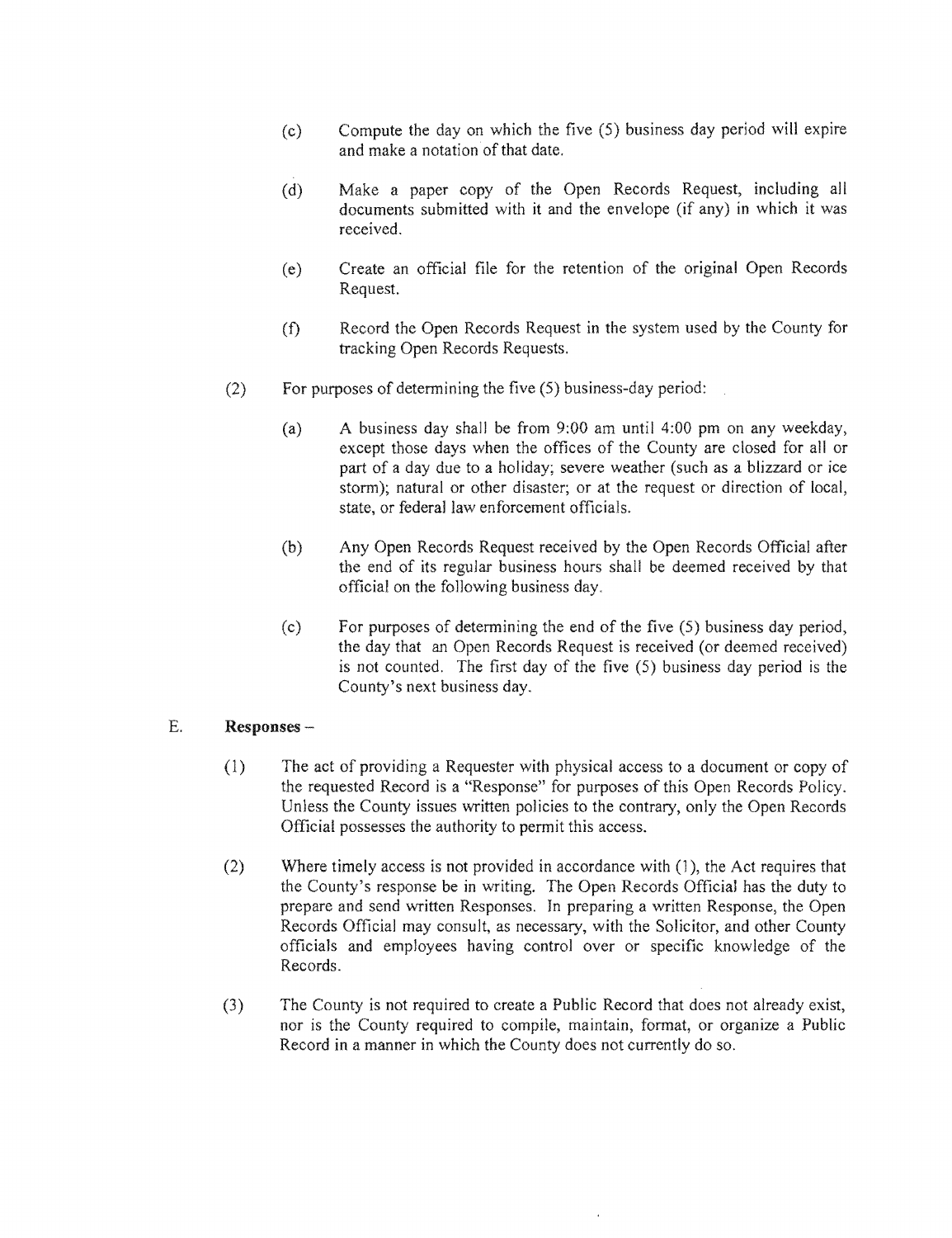(4) The Open Records Official shall send written Responses to Requesters by one of the following, at its discretion: United State mail, facsimile transmission, electronic transmission, overnight or parcel delivery service, or courier delivery.

# F. Physical Access to Public Records -

- (1) The Act requires that, unless otherwise provided by law, the Public Records of must be accessible hours of the County.
- $(2)$  Access shall be provided by the Open Records Official in an accessible location which may be determined by the size, complexity, or other circumstances of the request.

### G. Interim Written Responses

- $(1)$  The Act requires that the County must provide a Response to the Open Records Request within five (5) business days unless one or more specific conditions are satisfied and the County gives the Requester written notice that additional time will be required. That notice is referred to as an "interim response".
- (2) The circumstances in which the County may obtain an extension of time in which to provide a final Response are set forth in the Open Records Law.

# H. Written Final Responses -

- $(1)$  Types of Final Responses The Act provides for three types of written final responses:
	- (a) The County grants the entire Open Records Request.
	- (b) The County denies the entire Open Records Request.
	- (c) The County grants part of the Open Records Request and denies the remainder.
- (2) **Deemed Denials** The failure of the County to make a timely final response is a Deemed Denial under the terms of the Act.
- (3) Final Responses that Deny Open Records Requests, Either in Whole or in  $Part -$ 
	- (a) A Response that denies an Open Records Request, either in whole or in part, shall list all of the specific reasons relied upon by the County for denying the Open Records Request and shall include one or more citations of supporting authority.
	- (b) In the event that the County's Response is a denial or a partial denial, the Response shall also contain a notice informing the Requester of the right to file an appeal.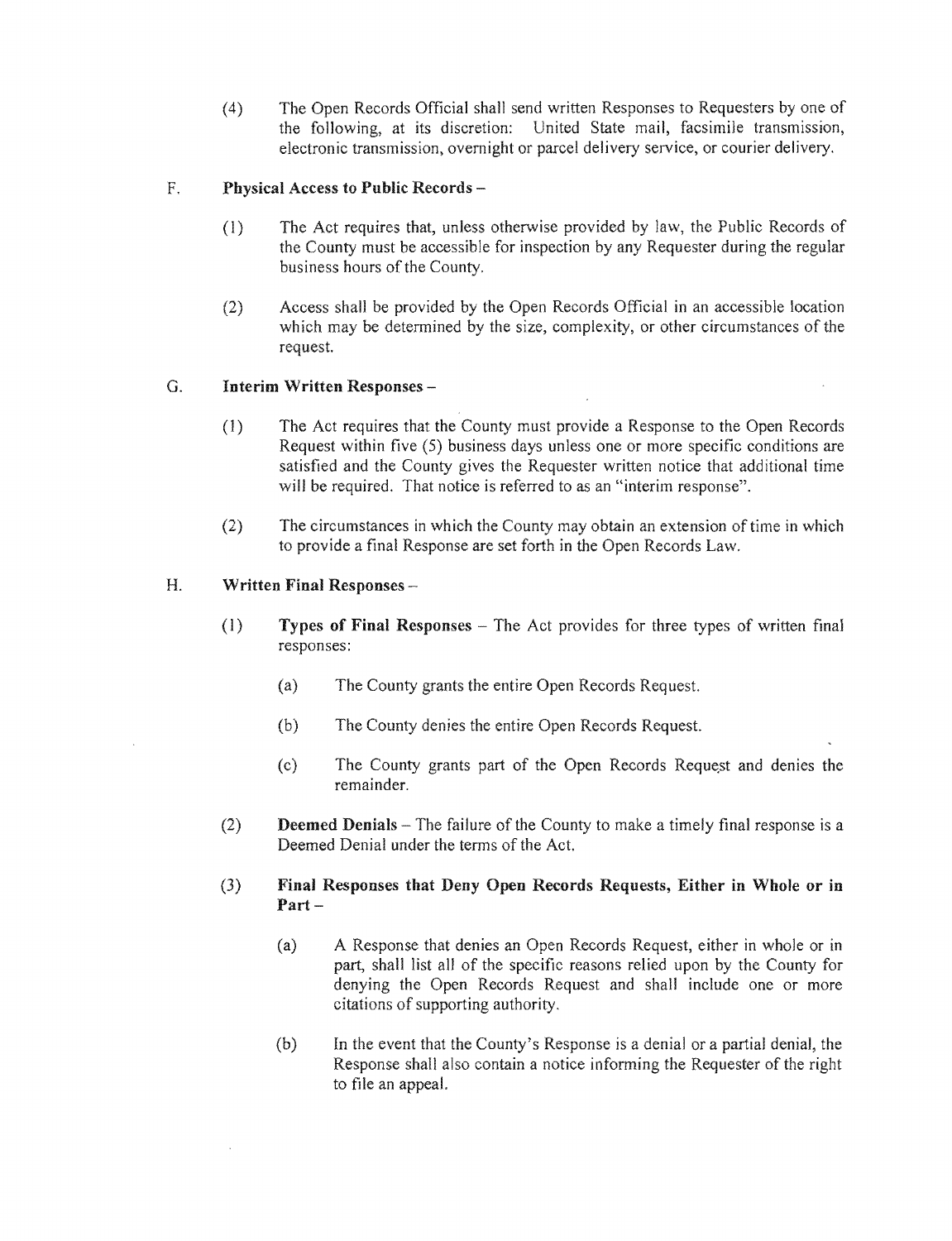(c) Inaction by the County is not a Response, even when it results in a Deemed Denial.

# 1. Redaction –

- (I) "Redaction" means the eradication of a portion of a record while retaining the remainder.
- (2) Method. A Record shall be redacted when parts of the Record are not Public Record or are protected and shall not be disclosed as set forth in the Act. Redaction shall be performed in such a way as to maintain the confidentiality or security of the protected information. Thus, for instance, merely crossing out text usually does not suffice if the underlying words can be made out by careful examination. An example of effective redaction is to create a photocopy of an existing document; to completely obliterate the selected text using a black marker; and to photocopy that document so that the obliterated text on the first copy cannot be read through the marker ink. Other techniques may also be used. In complying with the Open Records Law's redaction requirements, the County is not required to alter their original records.

# J. Duplication of Public Records -

- (I) A Public Record shall be accessible for duplication by a Requester. The County is not required to make duplication equipment available to a Requester, but shall provide other means by which a Requester may obtain copies, through County personnel.
- (2) The County will assign its own staff to make the duplications requested by the Requester; or it may contract for duplication services and require that the Requester pay the contractor for those services. The County shall charge the Requester a reasonable fee that is consistent with the prevailing charges in the geographic location where the duplication occurs. The Board of Commissioners shall establish such fees from time to time.

# *N.*  Appeals

All appeals of Denials or Deemed Denials shall be filed with the Commonwealth's Office of Open Records and will be mitigated as described in the Act.

# V. Retention and Disposal of Public Records

There are statutes, regulations, and other laws that regulate the County's retention and disposition of Records. The County shall follow the mandates of these laws and regulations. Neither the Act nor this Policy modifies, rescinds or supersedes any retention or disposition schedule established pursuant to law or other regulation.

# VI. Written Policies and Regulations

The County and the Open Records Official each have the discretion to adopt any other written policies consistent with the Act and these Policies and Procedures, as amended from time to time, that they deem to be necessary or prudent, consistent with the Open Records Law. For example,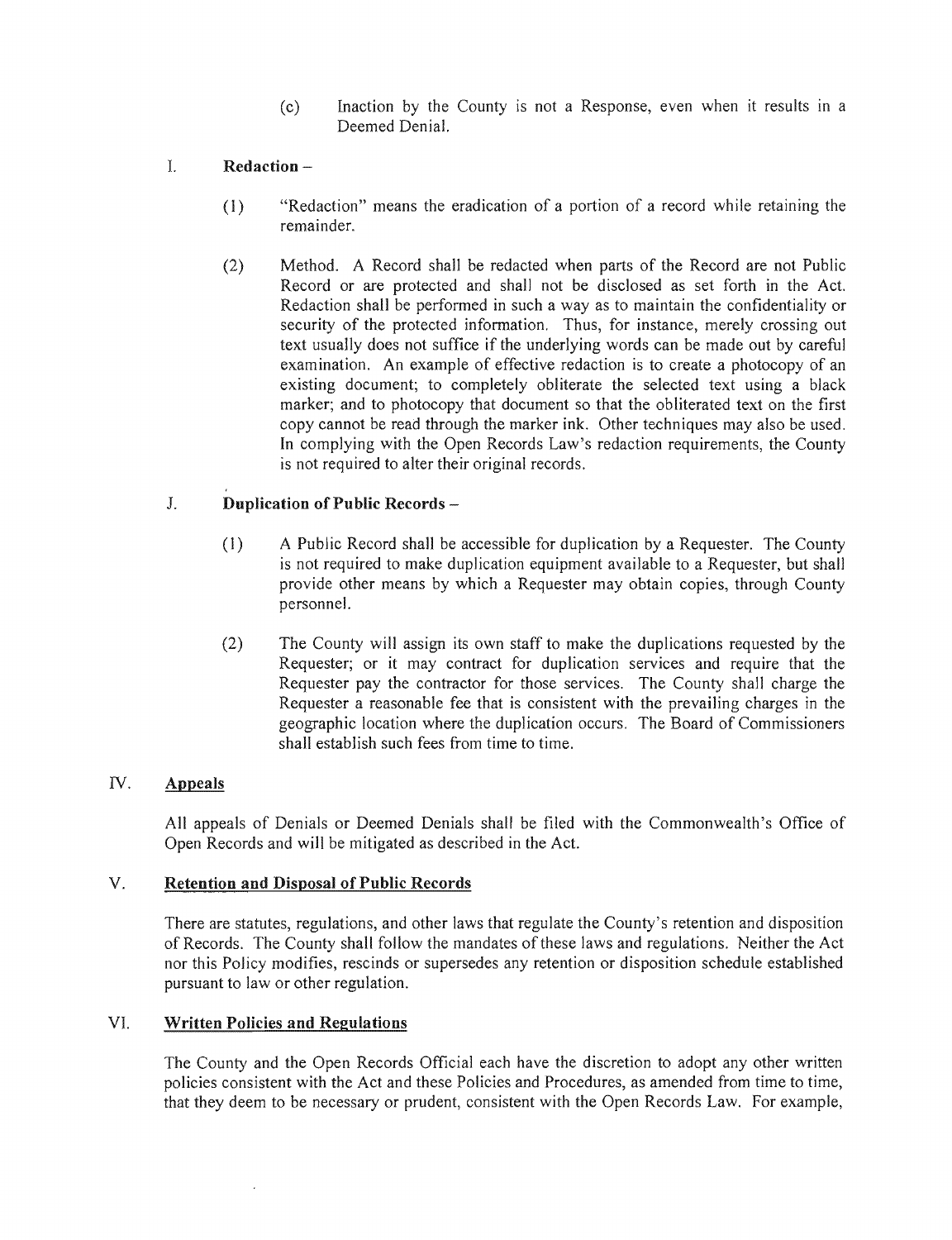written policies can be adopted governing the manner in which access to records will be provided, the need and adequacy of proof of identification, restrictions or prohibitions on the removal of records, the availability of County duplicating equipment and associated staff, and the ability of a Requester to bring photocopying or other equipment into the offices of the County.

#### VII. **Fees and Charges**

- A. Fees and charges as permitted by the Act are attached as Schedule A and may be amended by the County Commissioners from time to time as appropriate, using the standards provided in the Act.
- B. The Act requires that, in various circumstances, the County shall redact information from records. The Act provides that additional fees may be imposed if the County necessarily incurs costs for complying with a request. However, such fees must be reasonable. The Open Records Official may establish such fees, depending upon the volume and complexity of the Records requested.
- $C.$ The County may, at its discretion, insist that payment be made by certified check. In the alternative, the County may insist that a personal or business account check must first have cleared. If the fee is for copying only, the County may allow access to the Records but may refuse to make copies until the fee is paid. If the fee is for redaction or some other service that is necessary in order for access to be provided, the County may deny access until the

Approved and adopted this  $\mathcal{L}^{+n}$  day of  $\frac{1}{\sqrt{2}}$  and  $\mathcal{L}$ 

COUNTY OF WARREN BOARD OF COMMISSIONERS

Attest:

Pamela J. Matre, Chief Clerk

John E. Eggleston, Chairman Terry L. Hawk, Vice Chairman

ohn R. Bortz, Jr., Secretary